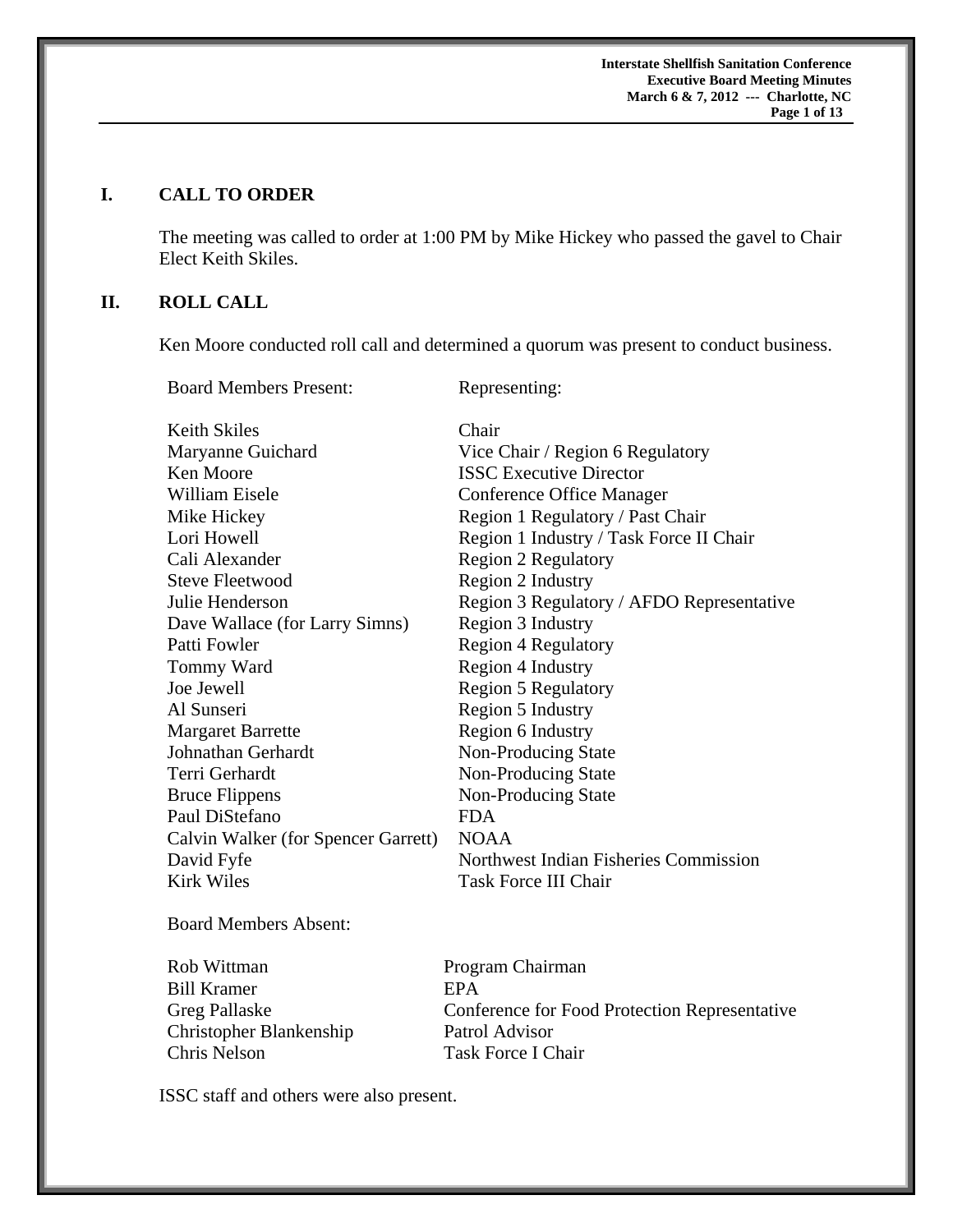### **III. EXECUTIVE BOARD**

- A. Seating of New Officers Maryanne Guichard assumed the position of Board Vice Chair.
- B. Board Alternate Vacancies The Board approved the following Board alternate appointments:
	- 1. Region 2 Regulatory Debby Watkins
	- 2. Region 4 Regulatory Sandy Shepherd
	- 3. Non-Producing States second alternate Ed Watson

NOTE: Patti Fowler shared a letter with the Board that was received from Ed Watson regarding a family tragedy.

## **IV. MINUTES**

A. October 3, 2011

The Board approved the adoption of the Board minutes of October 3, 2011.

B. October 7, 2011 The Board approved the adoption of the Board minutes of October 7, 2011.

Board members were in agreement that the preference of the Board was timeliness over details and asked that future minutes be streamlined to capture the actions of the Board.

# **V. INTRODUCTORY COMMENTS**

- A. Keith Skiles, Executive Board Chair Keith expressed appreciation for all of Mike's work as past Board Chair.
- B. Paul DiStefano, FDA Paul briefed the Board on updates including the EU Audit, WTO Regulations, and an upcoming trip to Korea concerning the recent outbreak. Lori Howell asked if Paul would provide an update at the next Board meeting on WTO regulations.
- C. Calvin Walker, NOAA Calvin advised the Board that NOAA funding support should be available in the fourth quarter.
- D. Bill Kramer, EPA No comments were provided in Bill's absence.

# **VI. PROGRAM CHAIRMAN'S REPORT**

Ken Moore advised that suggested dates and locations for the 2012 Fall Board Meeting would be provided to the Board by email. Board members were asked to notify the Executive Office of any dates with conflicts. He also advised that the 2013 Biennial Meeting would be held in one of the Gulf States (most likely Texas or Mississippi) and planning would begin during the summer of 2012. The Executive Office will update the Board as information becomes available.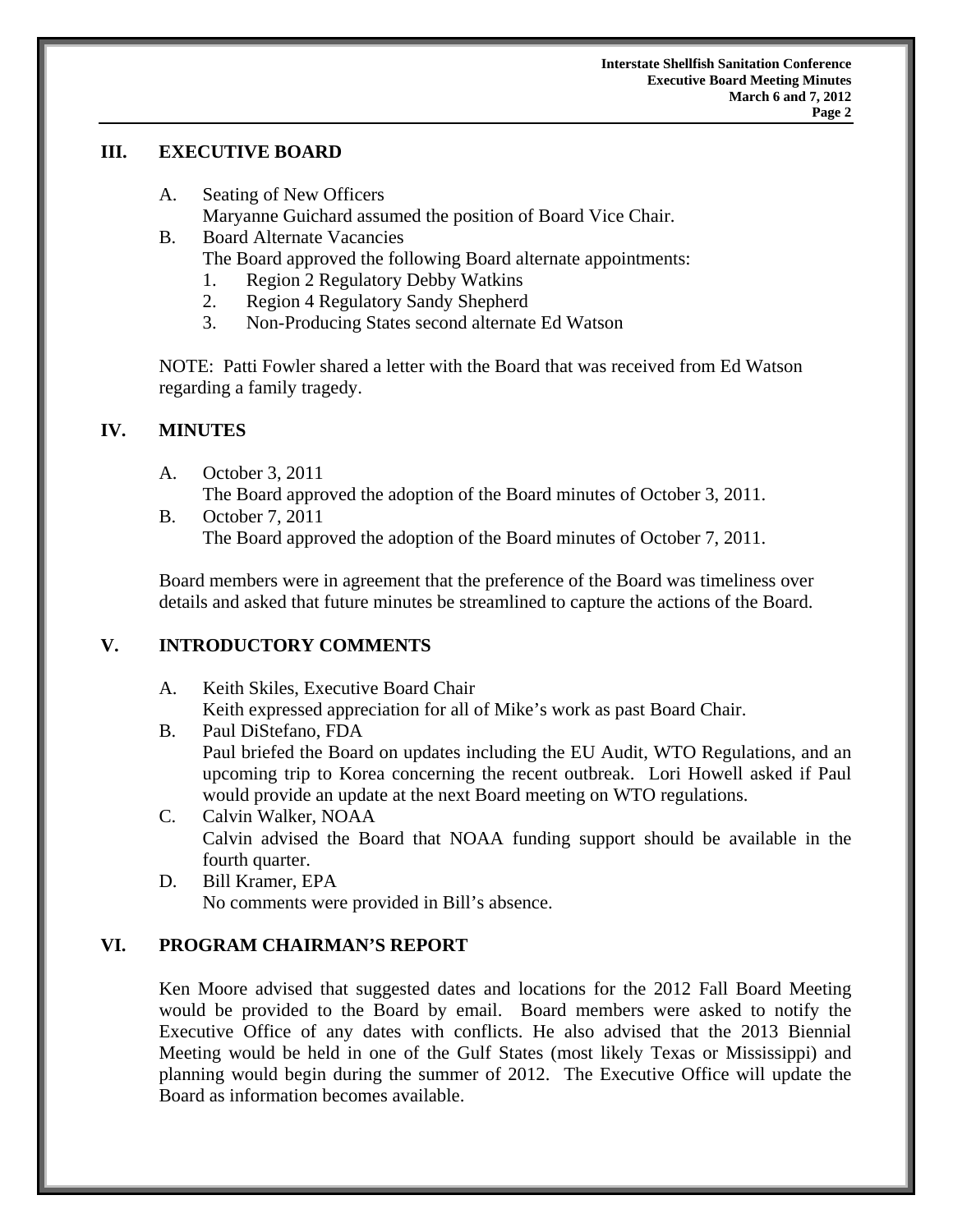## **VII. APPROVAL OF COMMITTEE ROSTERS**

The Board approved the following 2012 Committee charges and rosters as amended (changes noted below). Maryanne Guichard will provide the Executive Office Washington State committee assignments.

- A. Aquaculture Facility Inspection Committee
- B. Audit Committee
- C. Biotoxin Committee
- D. Communications Committee
- E. Education Committee
- F. Foreign Relations Committee (add Korean representative to roster)
- G. Growing Area Classification Committee
- H. Import Assessment Committee
- I. Laboratory Methods Review & Quality Assurance Committee
- J. NSSP Evaluation Criteria Committee
- K. Pathogen Review Committee
- L. Patrol Committee
- M. Post Harvest Processing Review Committee
- N. Plant Standardization Advisory Committee (add Joe Jewell to roster)
- O. Program Review Committee
- P. Proposal Review Committee
- Q. Research Guidance Committee
- R. Resolutions Committee
- S. Shellfish Restoration Committee
- T. Shipping and Receiving Committee
- U. Traceability Committee
- V. Use of Press Committee (change chair to Leslie Palmer)
- W. *Vibrio* Management Committee
	- 1. *Vibrio parahaemolyticus (Vp)* Illness Review Subcommittee
	- 2. *Vibrio vulnificus (Vv)* Illness Review Subcommittee

# **VIII. COMMITTEE REPORTS**

- A. Executive Committee
	- 1. Grant Updates

Ken Moore provided updates on the following grants. No Board action was required.

a. FDA Shellfish Safety Assistance Project Grant

A continuation application will be submitted no later than April 30, 2012.

- b. FDA 2011 Small Conference Grant All funds were expended and a final report will be submitted to the FDA Grants Management Office.
- c. The Nature Conservancy (Shellfish Restoration BMPs) Grant All funds were expended and a final report has been submitted and approved. The report is available on the ISSC web site.
- 2. Financial Statement & 2011 Expense Report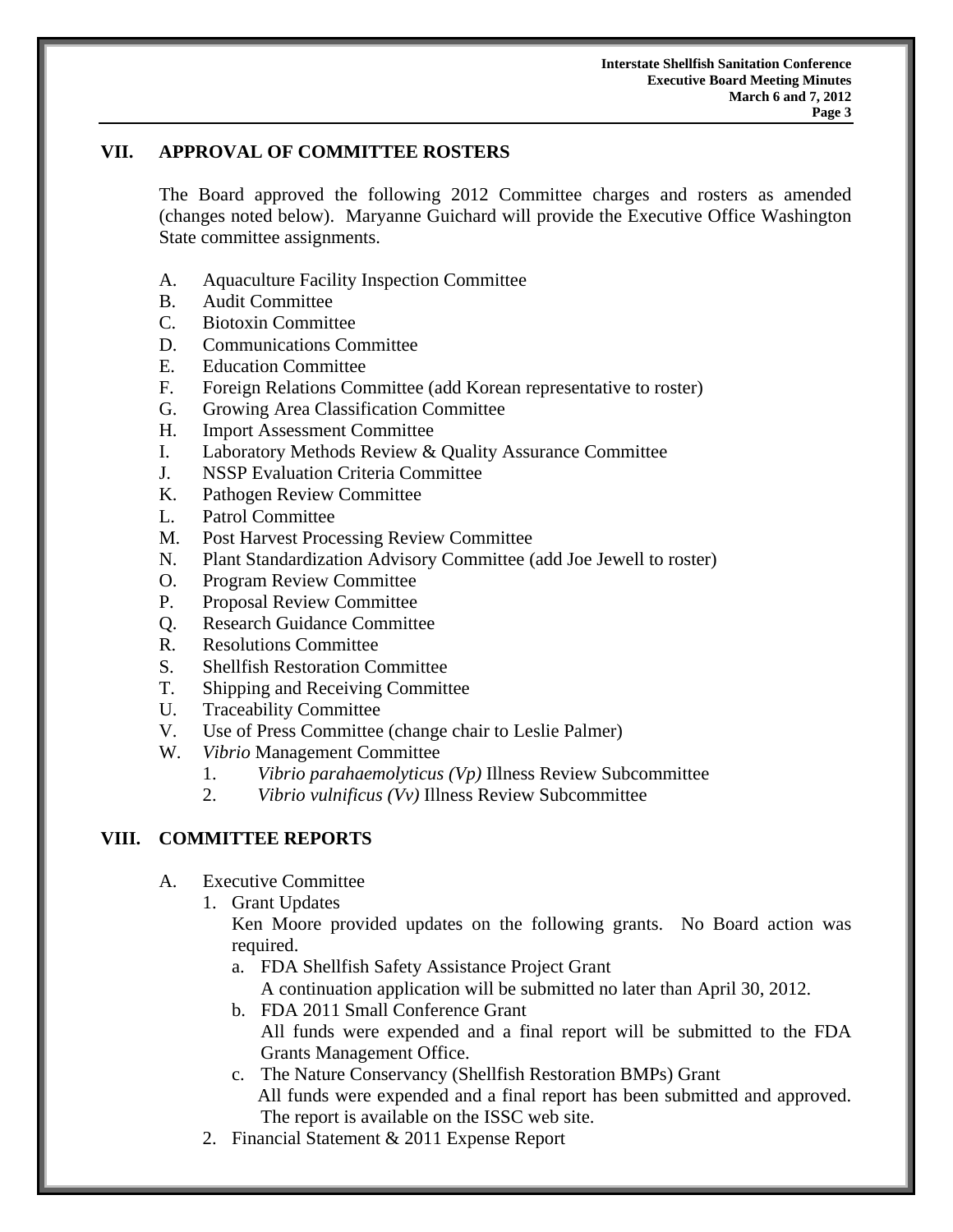The current financial statement and the 2011 report of expenses paid were reviewed by the Board and no action was required.

3. Renewal of Director's & Officer's Liability Policy.

 Ken Moore reported that the Director's & Officer's Liability Policy had been renewed for the period of February 1, 2012 to February 1, 2013, at an annual premium of \$2,776.00.

4. Renewal of Employee Bond Coverage

 Ken Moore reported that the Executive Office Employee Bond policy had been renewed for a period of one-year beginning March 1, 2012 at an annual premium of \$100.00.

- 5. 2011 Work Plan Evaluation Ken Moore asked Board members to review the 2011 Work Plan Evaluation and email comments to the Executive Office.
- 6. 2012 Draft Work Plan

 Ken Moore asked Board member to review the 2012 Draft Work Plan and email comments or suggestions to the Executive Office. Maryanne Guichard suggested that the committee section be updated to reflect current committees.

7. Proposal 11-302 (State Membership Fees)

Ken Moore advised the Board that the Executive Committee had previously discussed this item. Following a discussion, Ken advised the Board that the Executive Committee will continue to work on a new fee structure provide an update to the Board at the Fall 2012 Board meeting.

B. Shipping and Receiving Committee

 Following a lengthy discussion, the Board adopted the Shipping and Receiving Committee's recommendations as amended.

- 1. Chapter VIII. Control of Shellfish Harvesting
	- a. Add additional language in Guidance Document on re-submerging baskets.
	- b. Add clarification in Guidance Document that two (2) hours will be included in twelve (12) hour requirement  $\omega$ .02 A (3)
	- c. Change language @.02 B. strike "which is capable of lowering" and insert "necessary to lower" so that it is consistent with the requirement in Chapter IX.
	- d. Editorial change to  $\omega_{0.02}$  F. strike the word "All" at the beginning of the sentence and provide information in Guidance Document.
	- e. Add language that Authorities shall consider the need for shading in developing *Vv* and *Vp* Control Plans and shading shall be required when deemed appropriate by the Authority when implementing  $(2.02 \text{ A } (1) (2) (3))$
	- f. Define "landing" in Guidance Document
	- g. Add a note at the end of Chapter VIII .02 "NOTE: State *Vv* and *Vp* Control Plans can be accessed on the ISSC web site using the following link: www.issc.org.
- 2. Chapter IX. Transportation
	- a. .01 C. The Shipping & Receiving Committee will review this language to see if there are ways to improve. This section will be defined in the Guidance Document)
	- b. .05 Transportation Records strike reference to Chapter IX. .02 and .03.
- 3. Chapter XI. Shucking and Packing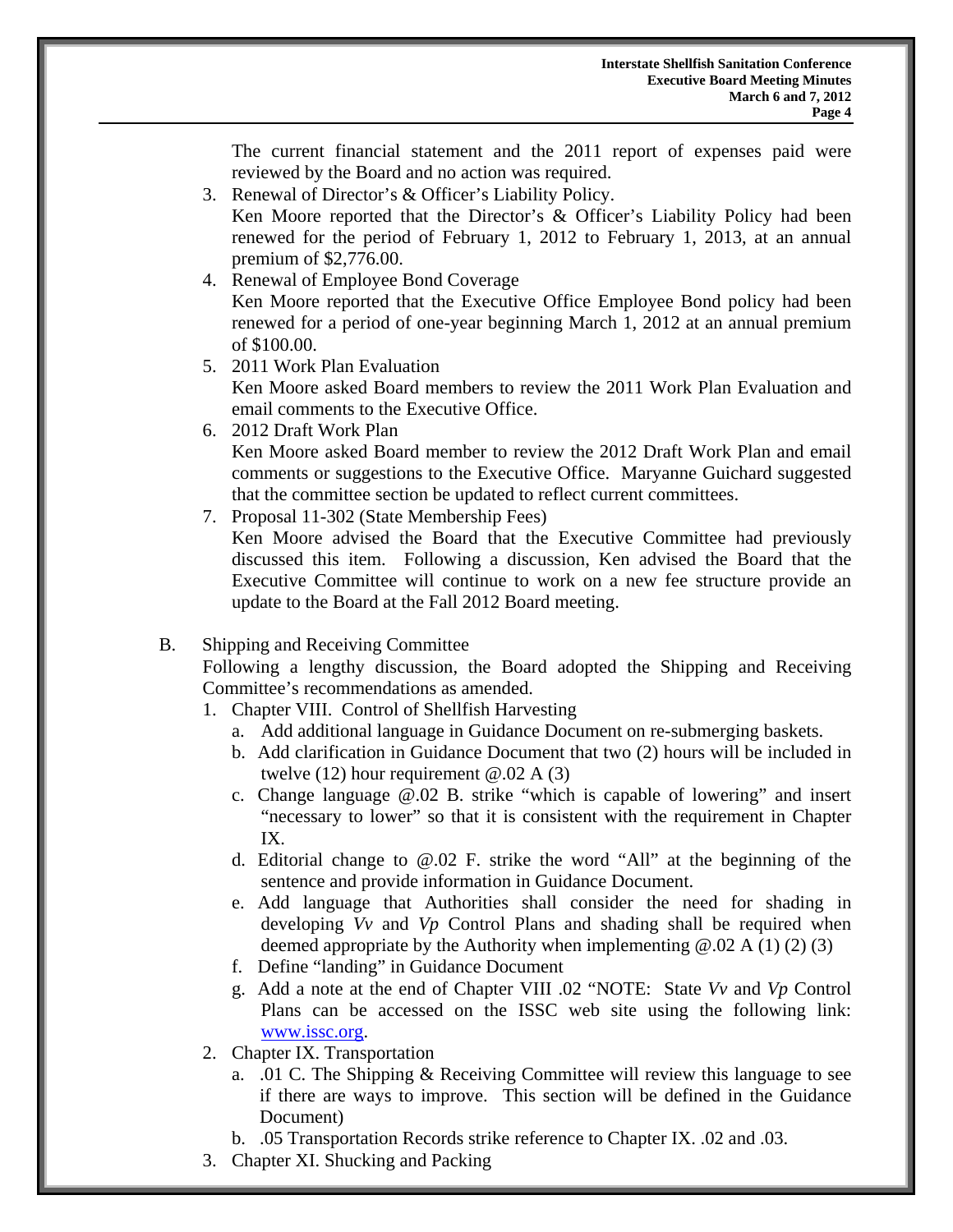- a. Editorial change .01 A (2) (c) & (d) switch (c) & (d) (the (d) should go first).
- b. Editorial change .01 B. (3) delete "of receipt"
- 4. Chapter XIII. Shellstock Shipping
	- a. Define adequately iced in the Guidance Document.
	- b. Change .01 A. (3)
		- (i) In first sentence of this section strike the word "original" and replace with  $``a"$ .
		- (ii) Strike the sentence "Shellstock received in accordance with .01 A (3) that has not reached an internal temperature of 50°F (10°C) must be cooled to an internal temperature of 50°F (10°C) prior to shipment. **[C]**).
	- c. Add .01 B. (4) "of receipt" at the end.
	- d. .01 B. (4) Delete "or accompanied by at time/temperature recording device…" to end of  $(4)$ .
- 5. Chapter XIV. Reshipping
	- a. Change .01 A. (3)
		- (i) In first sentence of this section strike the word "original" and replace with  $a^{\prime\prime}$
		- (ii) Strike the sentence "Shellstock received in accordance with .01 A (3) that has not reached an internal temperature of 50°F (10°C) must be cooled to an internal temperature of 50°F (10°C) prior to shipment. **[C]**.
	- b. Change language .01 A. (4) to make clear.

The Board approved an implementation date which will be thirty (30) days from the date of concurrence by FDA. A notification of requirements will be sent to the ISSC membership and Shellfish Control Authorities. The Authorities will notify harvesters/dealers, etc. in their State. Ken Moore advised the Board that a Guidance Document should be ready for submission to FDA within thirty (30) days.

C. *Vv* Illness Review Subcommittee

Lori Howell presented the Subcommittee's report. Following discussion a motion was made that the Subcommittee begin the process of reviewing the last three (3) years information and continue to develop the role of the Subcommittee. The Subcommittee will develop criteria which will be used in the future to develop *Vv* illness reports and outline new role in interviewing cases. Ken Moore will work with the Subcommittee to develop the charge of the Subcommittee; develop criteria for looking at source states; sort through national numbers and define cases; establish base line for last three (3) years; and define source state. The motion passed with a voice vote by the Board. Following a brief discussion the Board determined that FDA would send a letter to the State of Virginia notifying the State of the requirements for a *Vv* Control Plan.

D. Import Assessment Committee

Ken Moore suggested that FDA and NOAA review data in accordance with the recommendation from the Committee that communications be enhanced between federal and state agencies so that "real time" data is dispersed to shellfish authorities to improve import oversight. The committee was made aware of possible discrepancies between federal agency shellfish data (e.g. NMFS and FDA) that show importation of live/fresh NON-MOU shellfish from various countries (Attached as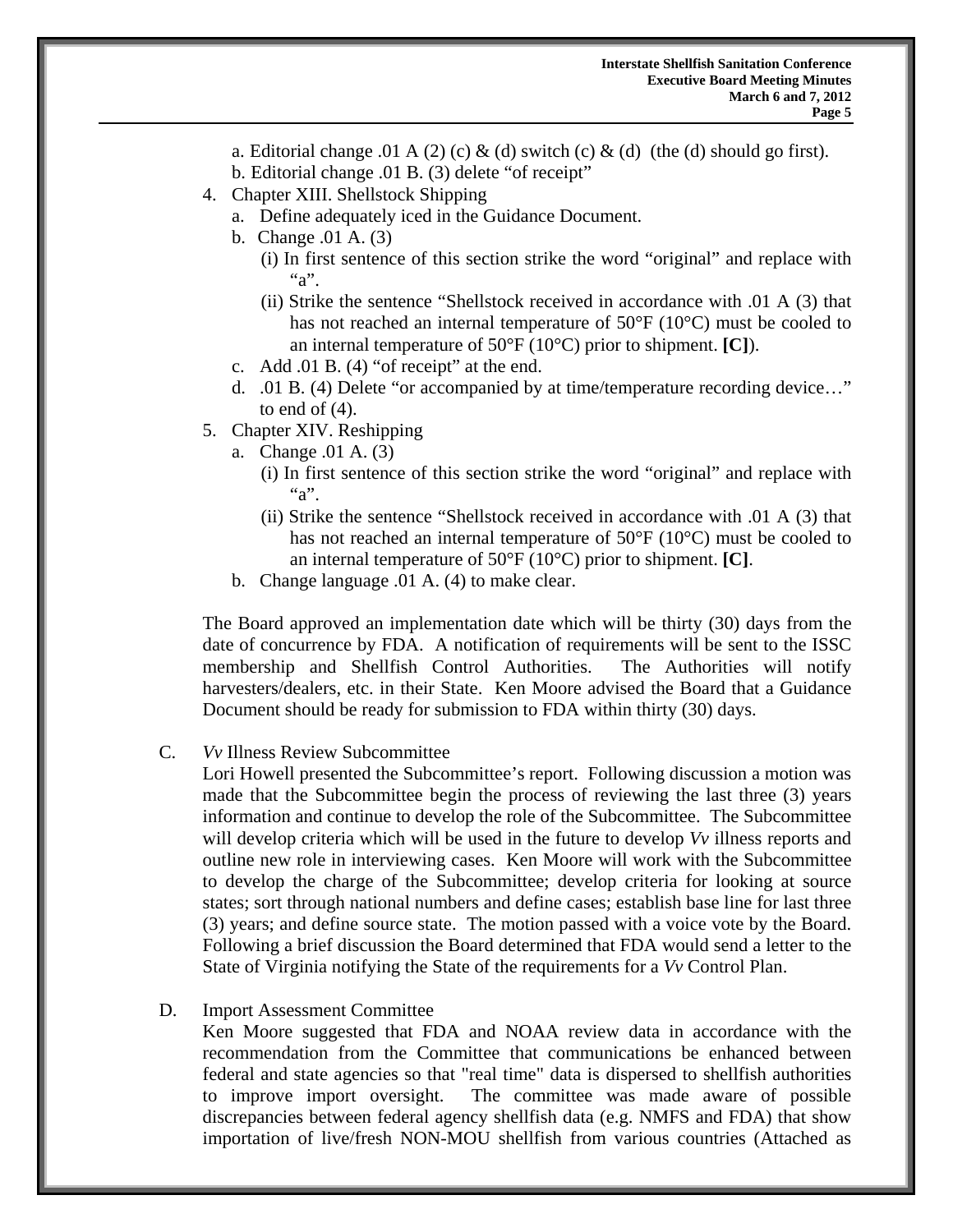additional information) and the lack of availability of "real time" import data. No action was required by the Board.

- E. Laboratory Methods Review Committee Ken Moore reported that the Committee is continuing to develop a checklist that can be used by States and FDA to evaluate laboratories that are conducting validation and verification work for PHP. The Committee will continue to report to the Board as needed.
- F. Temperature Monitoring Device Committee In response to Maryanne Guichard, Ken Moore said this Committee appointment and charge would be developed. The committee name will be changed to Time Temperature Technology Committee

#### **IX. Old Business**

A. RTI Report Update

 Mary Muth presented the RTI Report to the Board. Mary will furnish the report to the Executive Office for posting on the web site and distribution to Board members.

#### B. 2011 Louisiana Evaluation Update

Ken Moore and Paul DiStefano provided an update to the Board.

- No response from Louisiana
- FDA final report to Louisiana November 17, 2011
- Louisiana responded December 27, 2011, with action plan
- FDA did not concur as stated in January 17, 2012, response to Louisiana
- January 30, 2012, Louisiana addressed FDA's concerns
- FDA has not made determination on accepting action plan
- FDA waiting on Louisiana to comply with implementing action plan.
- Louisiana has 180 days to comply which will be May 1, 2012
- Board discussed distribution of evaluation reports with consensus of Board that there should be no change in procedures
- C. California Regulations Update

Ken Moore advised the Board that he had participated in a conference call with California shellfish authority staff several weeks ago. He said California is in the process of promulgating regulations to change the requirement to <30MPN/gram. No action was required by the Board.

### D. GAO Report Review and Discussion

 The final GAO Report was furnished to the Board as information. Ken Moore asked the Board if there was a need to comment or formally engage FDA in discussion on the GAO recommendations in the report. The Board approved a motion not to take any action on the report.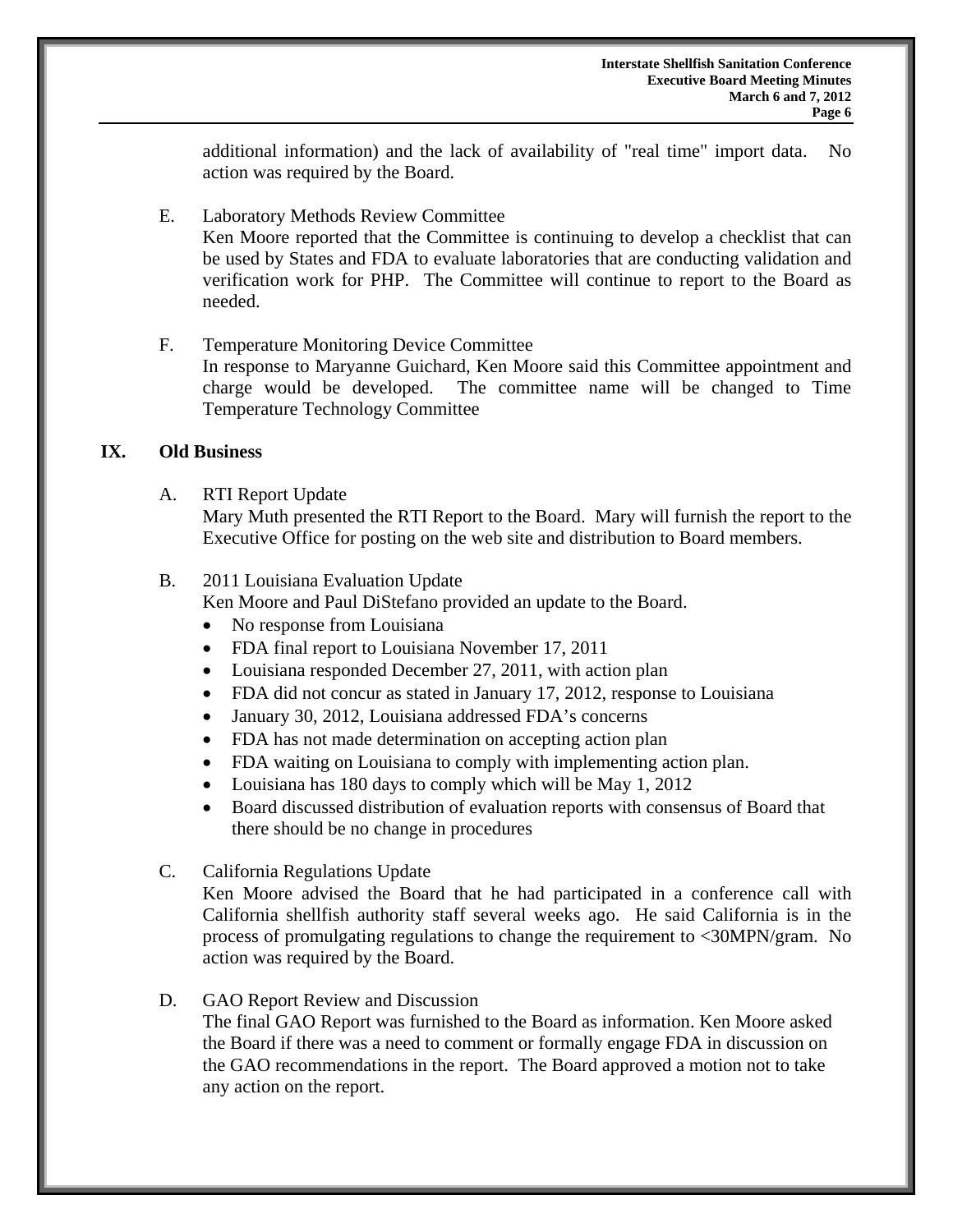E. Dockside Biotoxin Testing in Federal Waters Paul DiStefano reported that NOAA has established the George's Bank area as a permanently closed area. NOAA only has the ability to issue a fishing permit for research. There is an effort underway for the industry to work with FDA to recognize the need for fishing to occur in this area so that additional information collected be FDA to further understand how this particular toxin works. The Mid-Atlantic Fisheries Council is working to revise the control measures to get to the point where permits can be issued to fish these federal waters for commercial purposes alone without a required research component. The Board approved a motion to write a letter in support of this action supporting commercial fishing under the protocol.

#### F. Shellfish Restoration Report Interim Guidance

Ken Moore advised the Board that he had reviewed the report and said this type of report is not ordinarily in the Guidance Documents. Following a brief discussion, a motion was made that the Board not add this report to the NSSP Guide as interim guidance but directed the Executive Office to post the document on the ISSC web site. The motion was seconded and approved by a voice vote of the Board.

- G. Proposal 05-308 ISSC Consumption Policies Ken Moore provided an update to the Board and a motion was made that the Board take no action on this item. The motion was approved with a voice vote by the Board.
- H. Proposals 11-101 and 11-102 (Male Specific Coliphage) Ken Moore advised the Board that these two proposals were previously addressed during review and discussion of FDA's response to the 2011 Summary of Actions.
- I. Proposal 07-305 Use of Press Ken Moore advised the Board that conference calls would be scheduled to develop Use of Press protocols to be recommended to FDA and no action was required.
- J. Resolution 09-001 Educational Outreach Common Carrier Association Ken Moore suggested that opportunities to educate carriers be explored further and try to determine who has the opportunity to reach this group. Ken said he will continue to identify avenues in which our program information can be shared. Julie Henderson suggested posting a link to FDA's transportation document on the ISSC web site. The Board took no action on this item.
- K. FDA's 1000:1 Dilution Policy

Lori Howell advised the Board that FDA currently has a 1000:1 Dilution Policy which is selectively enforced. ISSC received an update from FDA in May 2009 advising that FDA was in the process of completing the document. Paul DiStefano said the document is still in process with the intent still the same. Paul will communicate with Greg Goblick on the status. Paul will also inform FDA's shellfish specialists that States do not have to follow this policy since it is not part of guidance in the program. A motion was made that ISSC write a letter to FDA asking for a review of FDA's position on their 1000:1 Dilution Policy and notification to shellfish specialists and States that this is not a mandatory requirement. The motion was seconded and carried with a voice vote by the Board.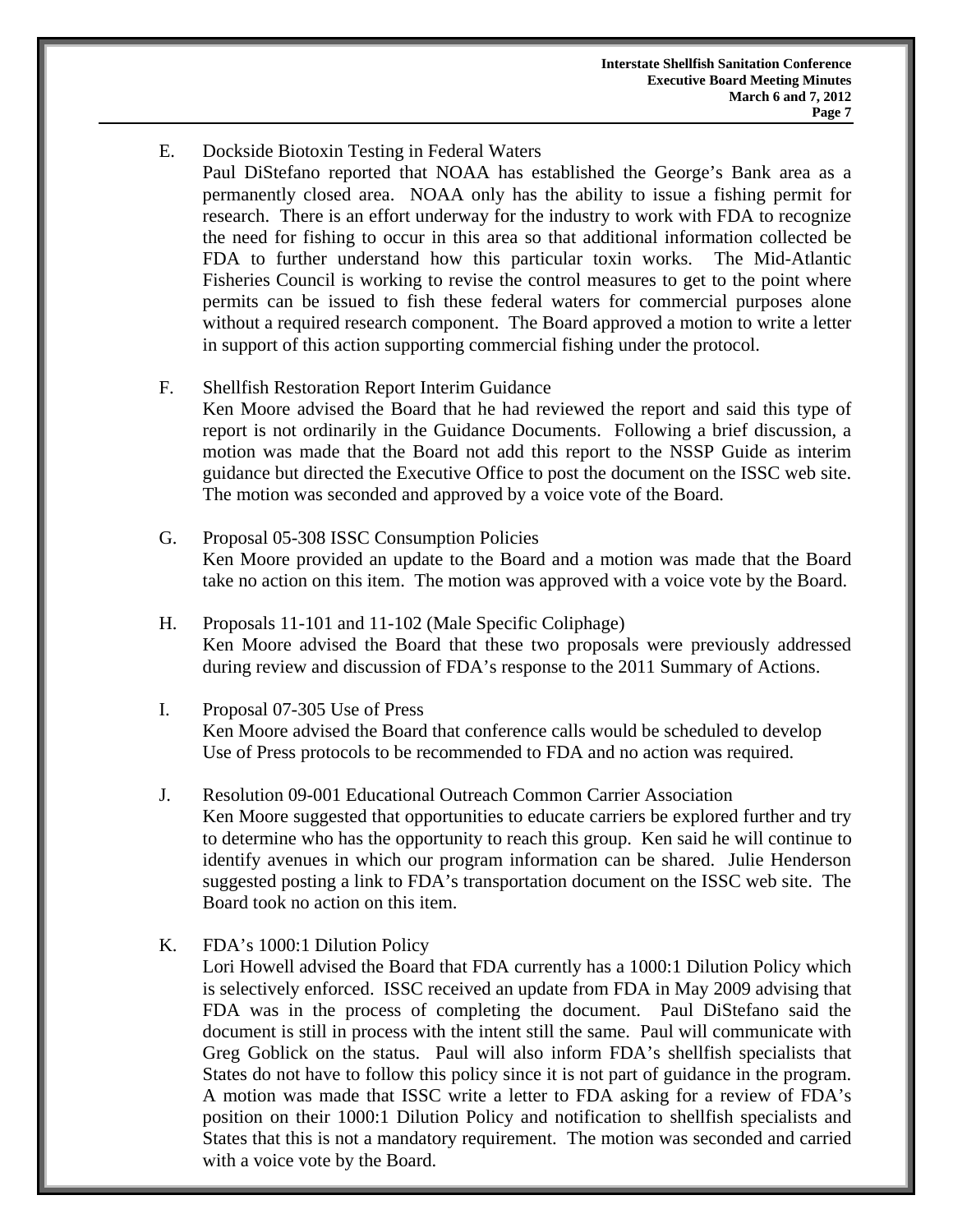## **X. New Business**

- A. FDA Response to 2011 Summary of Actions FDA's letter of response to the 2011 ISSC Summary of Actions was received February 26, 2012. FDA concurred with all Conference action with the exception of the following five (5) proposals.
	- 1. Proposal 11-101 Male Specific Coliphage: The Board reviewed FDA's comments and this proposal will be referred to committee. As requested by Task Force I, information is currently being compiled by FDA regarding MSC data from WWTP sampling. Lori Howell asked that this project be moved along as quickly as possible.
	- 2. Proposal 11-102 Male Specific Coliphage: The Board reviewed FDA's comments and this proposal will be referred to committee. As requested by Task Force I, information is currently being compiled by FDA regarding MSC data from WWTP sampling. Lori Howell asked that this project be moved along as quickly as possible.
	- 3. Proposal 11-106: FDA concurs with the "No Action" taken on Proposal 11-106. However, the Summary of Actions incorrectly states that the reason for "No Action" was that Proposal 11-106 was addressed by action taken on Proposal 11-104. The Summary of Actions should be edited to correctly reflect that Proposal 11-106 was addressed by action taken on Proposal 11-104 and Proposal 11-307.
	- 4. Proposal 11-116: The Board concurred with FDA's recommended changes for consistency between the Model Ordinance and Guidance Documents. In the adopted Model Ordinance language the Protocol requires delivery of all onboard screening homogenates and test results to the authority in the State of landing. However, there is a discrepancy between what the adopted Model Ordinance language requires and what the adopted Guidance Document language recommends. To be consistent with the Model Ordinance requirement for onboard screening homogenates and test results to be submitted to the authority in the State of landing, the Guidance Document should be amended.
	- 5. Proposal 11-201 *Vv* Management Plan: FDA requested that the ISSC address the following issues and concerns.
		- a. ISSC adoption of Proposal 00-201 in 2001 established a 60% illness rate reduction goal. Although FDA no longer considers this the most appropriate goal given the efficacy of PHP, FDA has continued to recognize and support ISSC efforts to achieve this level of illness reduction. However, the level of reduction reported by the ISSC *Vibrio* Management Committee (VMC) indicates only marginal success in moving toward that goal.
			- i. Proposal 00-201 included specific control measures to be taken by the *Vv* Source States if the 60% goal was not met. Those measures, intended for all oysters harvested during periods of risk included; closing shellfish growing areas to harvest, labeling oysters for shucking by a certified dealer, and subjecting oysters to PHP. Although the 60% illness rate reduction goal has not been achieved, none of these control measures have been implemented. Disagreement by States and the ISSC to pursue these more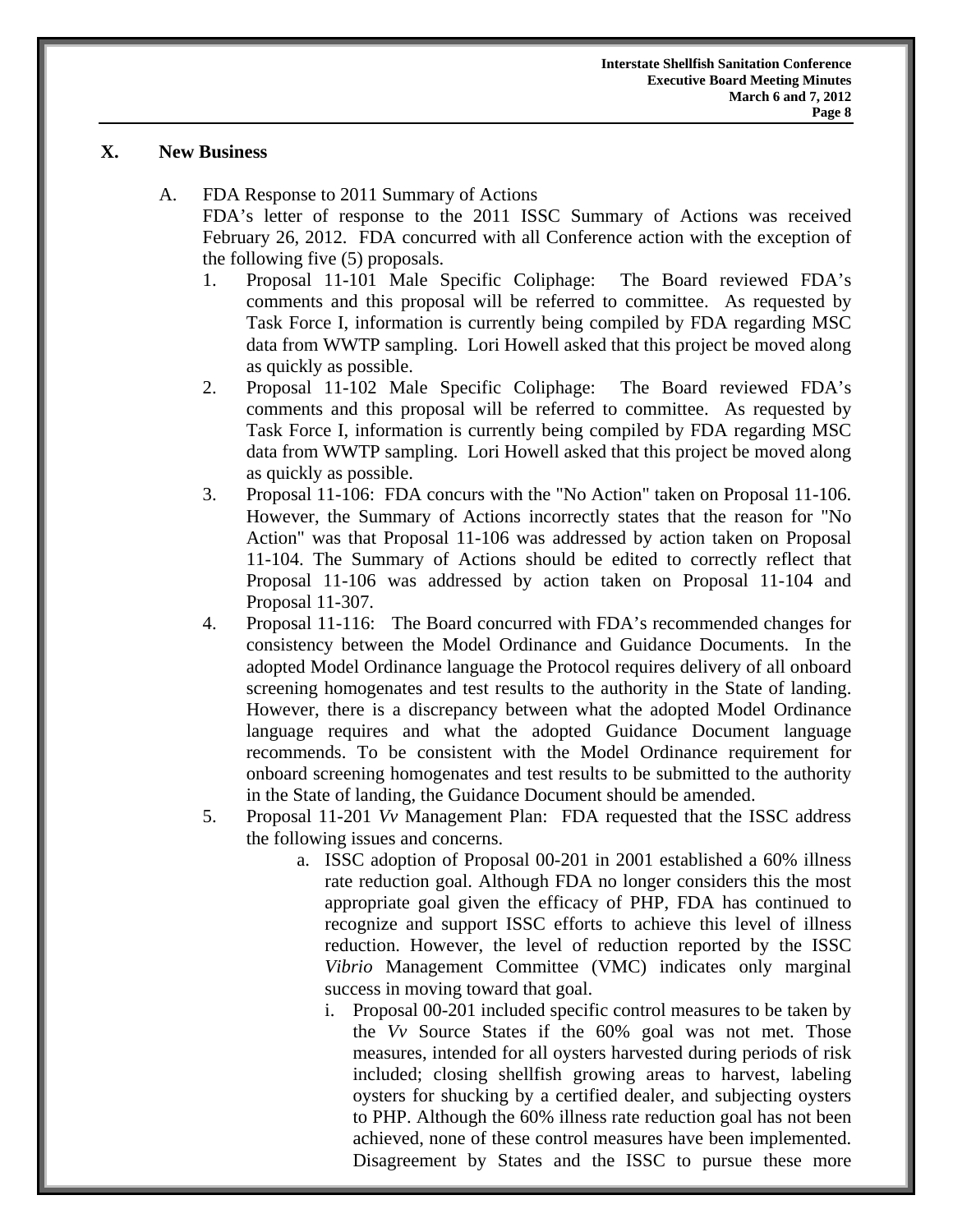effective control measures has been a significant concern to FDA. That concern is further exacerbated by the fact that Source States, with ISSC support, have now adopted a policy that focuses control efforts toward more stringent time to temperature controls, for which compliance by industry is proving difficult. Section  $(20.05)$ E. (1) (b) (iii) of Proposal11-201 establishes risk per serving standards for States using time/temperature controls and Section @.05 E. (1) (b) (iv) allows for alternative controls that achieve those same risk per servings standards. The risk per serving standards in Proposal11-201 are based on controls that were derived from the FDA developed *Vv* calculator. These controls have not yet been demonstrated to achieve a 60% illness rate reduction. The FDA maintains that until these risk per serving standards are demonstrated to achieve the intended 60% illness rate reduction, evaluation of their effectiveness is imperative. Guidance needs to be developed for how to evaluate State programs to determine if risk per serving standards are being achieved. Section  $\omega$ .05 E. (2) (a) of Proposal11-201 States that the State Authority in conjunction with FDA will evaluate the implementation and effectiveness of these controls. As written, FDA would consider a State to be in non-compliance when there is ineffective implementation due to industry non-compliance or when the controls are determined ineffective in achieving the risk per serving standards. FDA would expect a State to discontinue the use of the time/temperature control measures and implement other control options outlined in  $(2.05 \text{ E} \cdot (1)$  (b) should the State evaluation indicate that the State is not meeting the risk per serving standards.

- ii. Proposal 11-201, based on temperature modeling using the *Vv* calculator, establishes risk per serving standards that are intended to achieve a 60% illness rate reduction. Determining the ability of the ISSC control strategy, based on implementing risk per serving standards, will focus on the number of nationally reported illnesses associated with oysters from the Source States. FDA expects that if the risk per serving standards established in Proposal 11-201 prove to be effective, the number of nationally reported *Vv* illnesses associated with Gulf oysters will be reduced by 60%.
- iii. The Source States have generically incorporated as part of their risk reduction measurement a 10% reduction in harvest attributed to stricter time/temperature controls and a 15% reduction attributed to product diversion to PHP. Actual percentages are certain to vary from State to State and year to year, making it necessary that each State provide data supporting the use of these assumptions.
- b. FDA is concerned that efforts to assess the effectiveness of time/temperature controls in achieving risk per serving standards will be difficult. Given the small number of illnesses associated with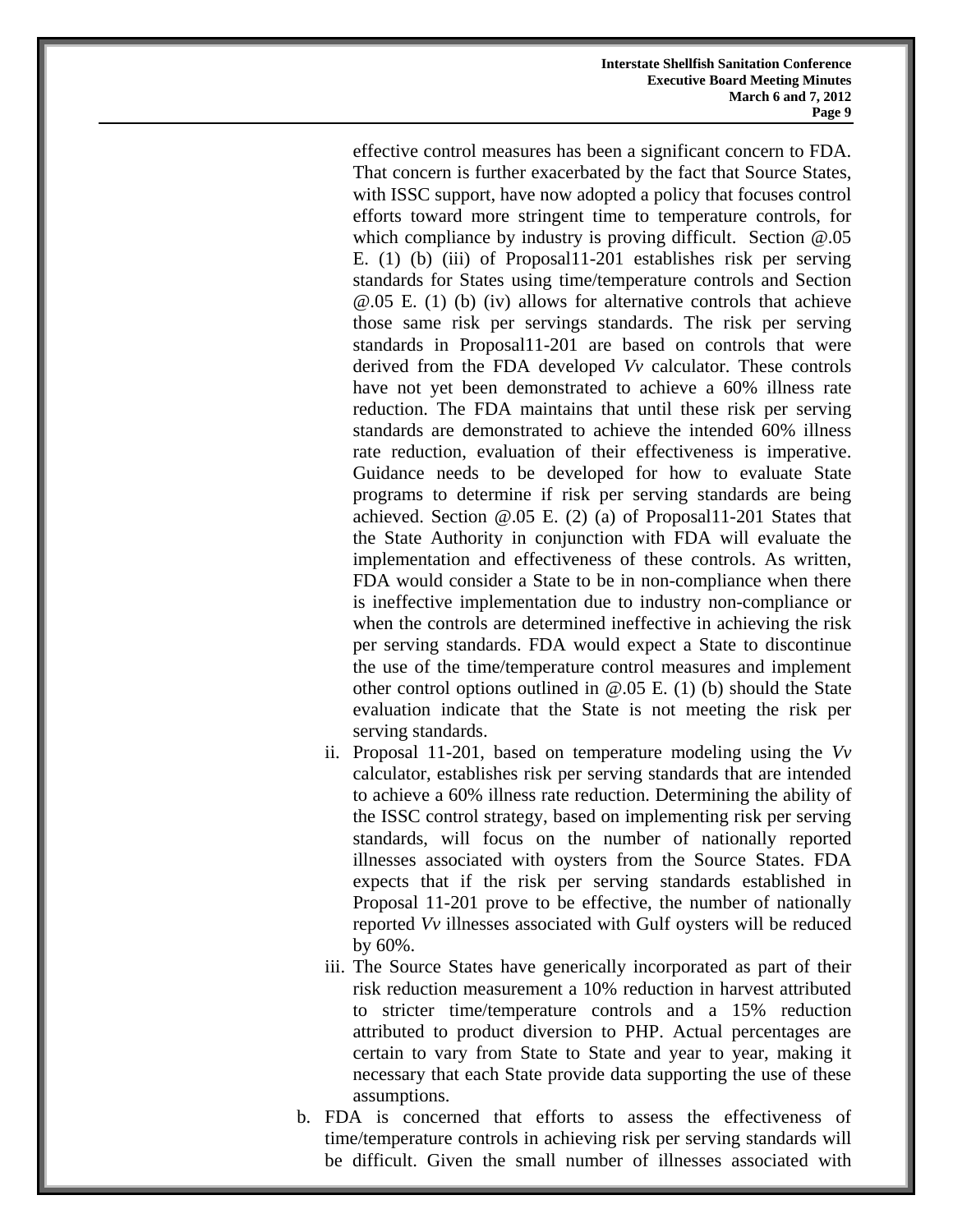oysters from an individual State, annual fluctuation of those numbers, and fluctuations in oyster production from year to year, calculating achievement of risk per serving numbers using national illness data and oyster production data from each *Vv* Source State will be challenging.

- c. Beginning with the April 2012 *Vv* season, FDA will be evaluating State *Vv* Control Plans, industry compliance, and State enforcement. While FDA is developing guidance regarding what Shellfish Specialists should consider when conducting *Vv* evaluations, presently neither FDA nor the ISSC has developed specific criteria for determining compliance with State *Vv* plan goals. FDA requests that an ISSC committee be appointed to work with FDA to develop State evaluation criteria. FDA requests development of:
	- i. Evaluation criteria for determining proper and effective use of the *Vv* calculator;
	- ii. Evaluation criteria for determining State *Vv* Control Plan compliance with NSSP requirements;
	- iii. Evaluation criteria for determining the effectiveness of State regulatory efforts to ensure industry compliance with State *Vv* Control Plan requirements;
	- iv. A formula for calculating State compliance with risk per serving standards; and
	- v. Actions and sanctions should a State be found out of compliance. In this regard FDA envisions that the established ISSC noncompliance process would be followed, which could result in advising receiving States of issues of noncompliance and recommending that shipments of oysters intended for raw consumption from non-compliant States not be accepted.

FDA remains committed to addressing *Vv* illnesses associated with consumption of raw Gulf oysters. As stated, FDA considers these illnesses to be preventable utilizing PHP technology. FDA will continue to support ISSC efforts to better control the risk of *Vv* until the obstacles associated with full implementation of PHP are addressed. In the interim, however, FDA cannot support Conference action to change existing *Vv* control requirements in such a way that they are less likely to achieve the existing 60% illness rate reduction goal. As adopted, FDA considers Proposal 11-201 a less effective approach to preventing *Vv* illnesses.

A motion was made and seconded that the Board review the issues and questions by FDA and provide comments. The motion carried with a voice vote by the Board. Following discussion Ken Moore advised the Board that he would draft a letter to FDA. Paul DiStefano stated that the FDA listening sessions will be held. Paul also said it was FDA's intent that after all of their studies were complete FDA would develop a proposal telling the Conference exactly what they want.

B. 2011 NSSP Guide for the Control of Molluscan Shellfish Ken Moore reported that the Executive Office continues to work with FDA to update the Guide as quickly as possible.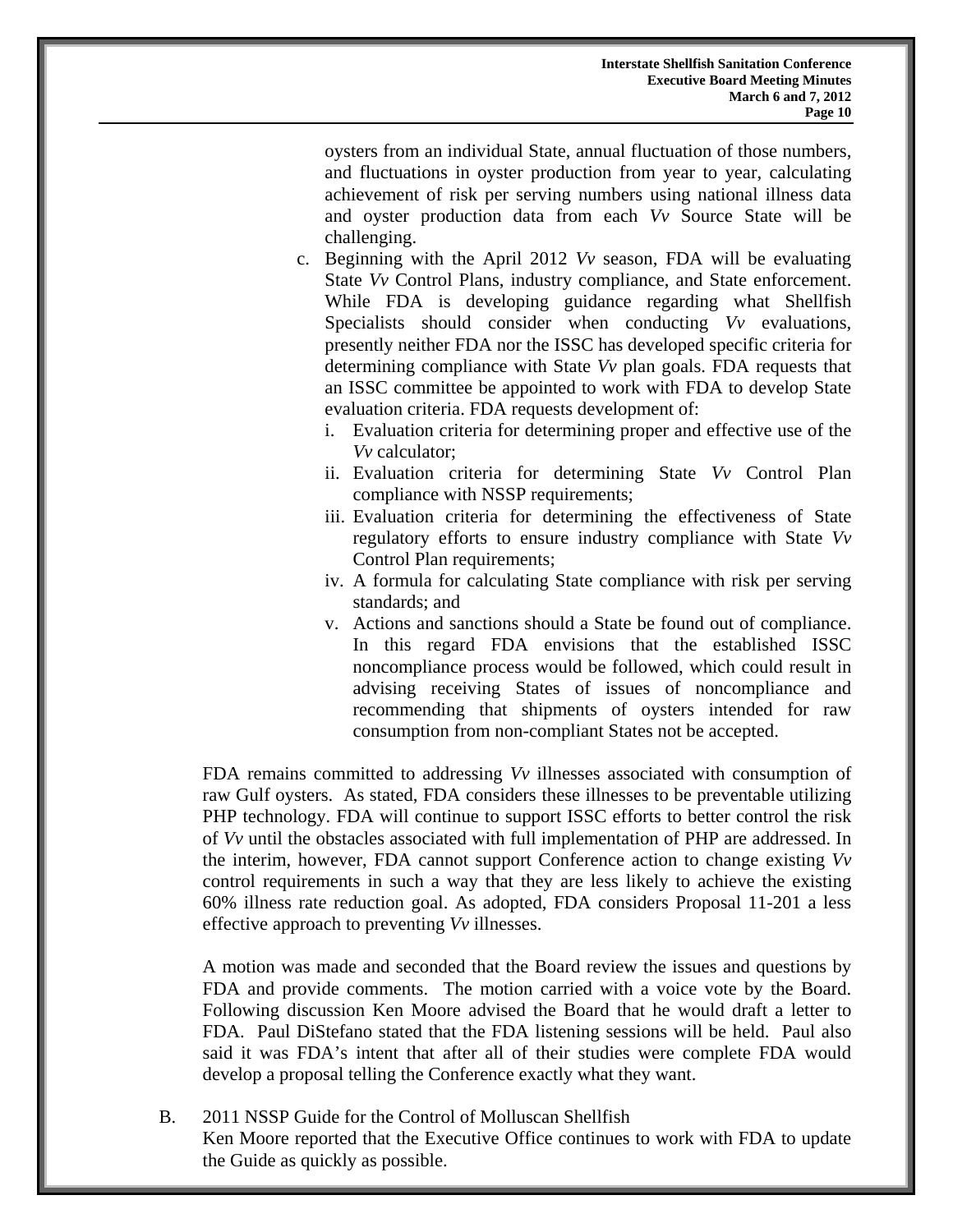## C. FDA Status of State Report

 Paul DiStefano provided the Board with the following FDA Status of States report. The fiscal year 2011 Molluscan Shellfish Evaluation Compliance Program covered the period October 1, 2010 through September 30, 2011. Evaluations of all NSSP elements (Growing Area, Control of Harvest, Plant and Shipping, Vibrio, and Laboratory) were conducted. The number of states evaluated for the Growing area, Plant and Shipping, and Control of Harvest elements varied based on the defined level of risk for each program element.

1. Evaluations Conducted Include:

- Growing Area 15 States and 128 Growing Areas Evaluated
- Control of Harvest 17 States and 169 Patrol Areas Evaluated
- Plant and Shipping 10 States Evaluated and 128 Certified Dealers Visited
- Labs 6 States Evaluated
- 2. Growing Area Element General:
	- 15 States evaluated 128 growing areas evaluated
	- 5 States identified deficiencies
	- 3 states placed on an Action Plans in 2011  $(4<sup>th</sup>$  State has an Action Plan pending.
	- 2 states continue working under previous Action Plans
	- 1 state is potentially facing unresolved issue status. This state has not addressed issues outlined in 2009 and 2010 Action Plans

All are being addressed under an Action Plan or have been corrected (Each deficiency associated with a single state although multiple deficiencies may be associated with a single state).

3. Control of Harvest Element:

17 states evaluated - 169 patrol areas evaluated

Significant Deficiencies: Not meeting patrol frequencies – both have been placed on action plans Plant and Shipping Element

## General:

- 10 states evaluated.
- 128 certified dealers were included in the evaluation (4 PHP, 22 SP, 3 RP, 73 SS, 26 RS). This includes 38 dealers in the NE, 71 in CE, 13 in SE, 6 in SW.
- 3 SSO's were standardized One SSO had maintenance
- 9 states were in full compliance
- 1 state found out of compliance with the NSSP for not meeting minimum inspection frequencies (an Action Plan has been requested).
- 513 total violations (19 Critical, 321 Key, 173 Other)
- 91 of the violations were reoccurring among multiple dealers within multiple states
- The number of violations from 2010 to 2011 decreased by 79%. The number of Critical violations rose from 2.9% to 3.7% of the total number of violations. (198 dealers in 2010 with 41 SS)

Significant Deficiencies: These are representative of violations that occurred at multiple dealers within individual states.

- Failure to have appropriate Critical Limits within HACCP plans
- Failure to have appropriate Verification within HACCP plans
- Failure to have appropriate Corrective Actions within HACCP plans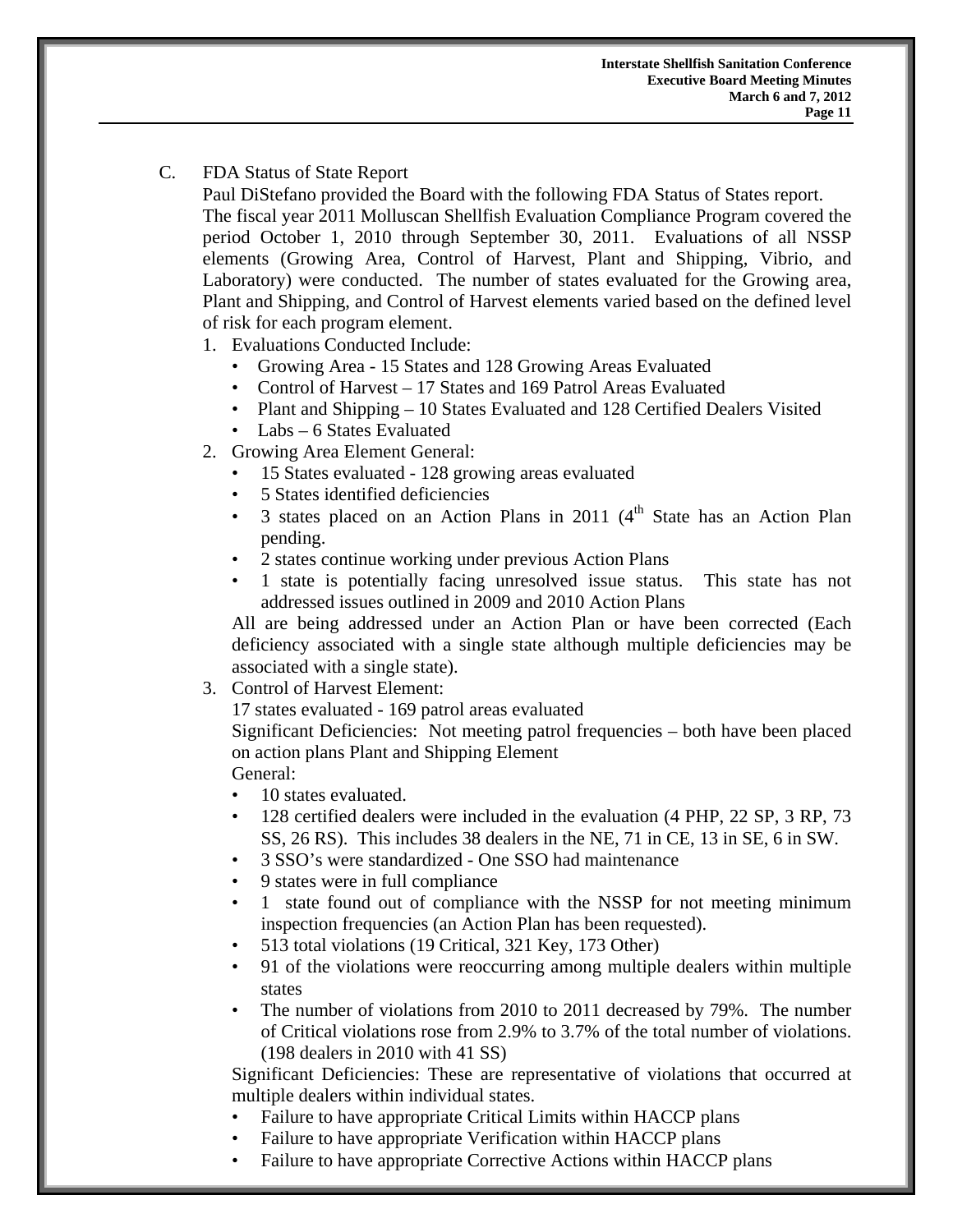- Failure to maintain adequate HACCP records
- HAACP Plan Not Signed and Dated
- Failure to maintain adequate sanitation records
- Approved Source Control Failure
- Time/Temp Control Failure
- Failure to protect water supply from contamination
- Failure to properly maintain and clean food contact surfaces
- Failure to protect shellfish from cross-contamination
- Failure to protect shell fish from adulteration
- Failure to maintain hand washing/hand sanitizing facilities

Under the new Plant and Shipping Criteria approved at the 2011 ISSC Biennial Meeting, the majority of the 10 states evaluated in FY 11 would fall under Non-Conformance or Major Non-Conformance

- 4. Laboratories
	- 6 states visited
	- 1 state PHP lab confirmed
	- 1 state evaluated and found in conformance
	- 1 state 2 labs evaluated. One, a state lab, was in conformance. The other, a small town lab, had significant deficiencies and has been closed pending improvements. The growing area associated with its data has also been closed
	- 1 state labs evaluated for purposes of reentering the NSSP with growing areas – FDA working to bring them up to NSSP compliance.
	- 1 state lab had a complete turnover of personnel with little to no overlap with outgoing personnel. FDA working with the lab to bring them back into full compliance
	- 1 state had one new Biotoxin lab evaluated and found to conform. This lab has been set up in anticipation of the OBSDTP being used by industry/states.
- 5. No changes in *Vibrio* evaluation since FDA's report to the October ISSC.

No action was required by the Board.

#### D. Conference for Food Protection Issue Submission

Ken Moore advised the Board that an issue was submitted to the Conference for Food Protection to address the inability of food investigations to determine the exact source of shellfish in restaurants and retail in general. The recommendation of this proposal was that the Conference for Food Protection (CFP) and the Interstate Shellfish Sanitation Conference (ISSC) jointly write a letter to State retail food programs requesting that retailers be advised of shellstock compliance and identification record requirements for the purpose of improving compliance per the FDA Food Code. No action was required by Board.

E. Oyster Gardening & Shellfish Restoration Guidance (Patrol Committee) Ken Moore reported that the Patrol Committee had made a recommendation that if the NSSP is going to allow restoration there needs to be a proposal that would offer guidelines as to what the classification of an area needed to be for restoration to occur in prohibited areas. The Board approved a motion to take no action on this issue.